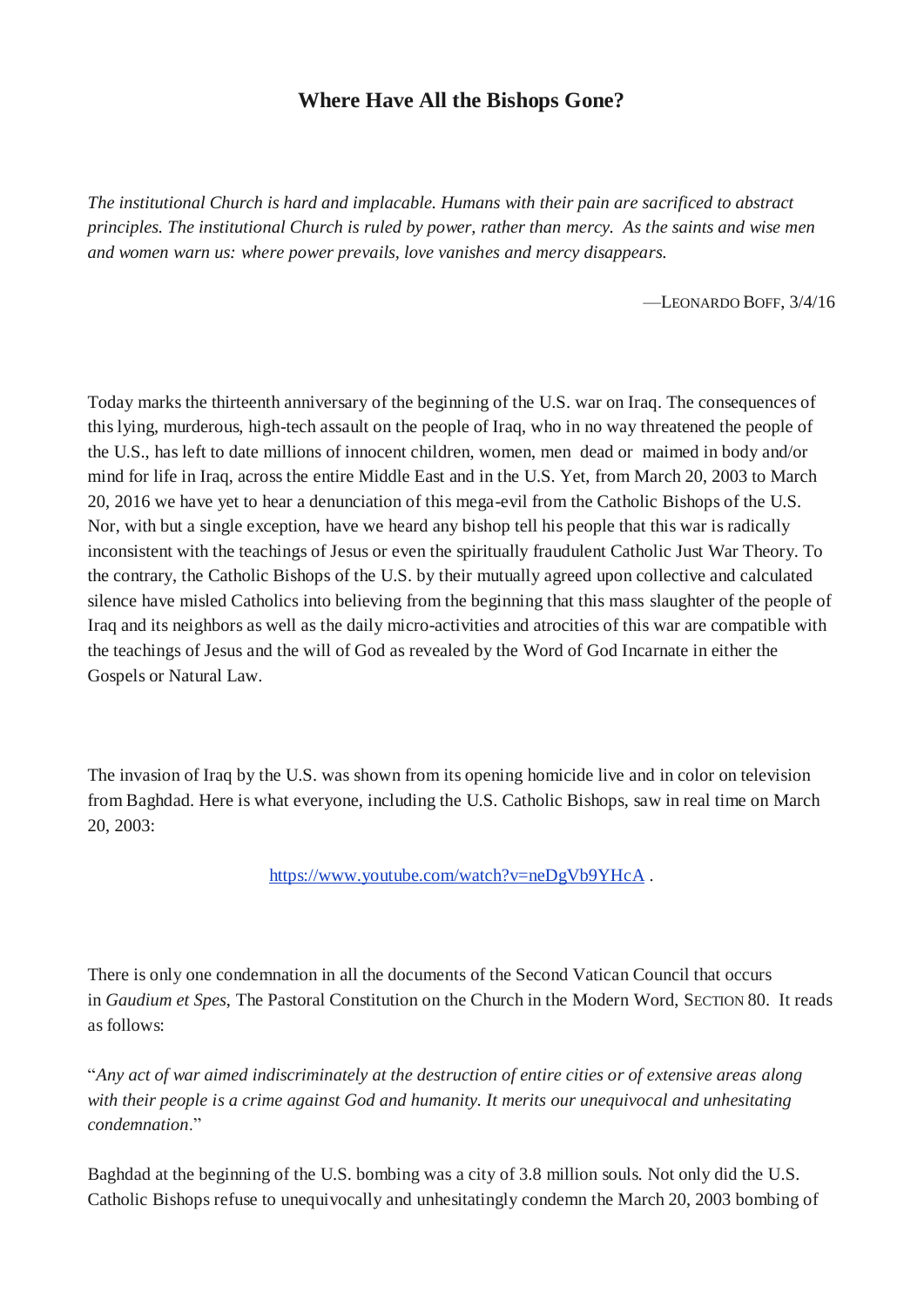Baghdad the day of the evil when they saw it on television, they have said nothing during the thirteen years since, as Catholics have committed and/or supported crime after crime against God and humanity, thousands of times over, in Iraq and other Middle Eastern countries to the tune of killing and maiming millions of Iraqis and other Middle Eastern people.

There is no explanation, for this obstinate, steely-eyed, pitiless refusal of the Catholic Bishops of the U.S. to denounce this mega-evil and to tell their U.S. Catholic population that participation in this ongoing debauchery of soul, mind and body is a grave offense against God that is as deserving of excommunication as the unjust destruction of human life in the womb, other than what Leonardo Boff states above.

However, an *institutional Church is hard and implacable* is because the men who control it are hard and implacable. The Catholic episcopacy in the U.S. and in all probability in many other places, including Rome, has been for a long time, the hard business of hard men watching-over the hard property rights of a multi-trillion dollar financial empire, using religious cant and chant to camouflage what is taking place behind the veils of piety. This is why the U.S. Catholic Bishops individually and as a unit have agreed to discipline themselves, and each other, to being spiritual and moral mutes, regarding the carnage in the Middle East that the U.S. began on March 20, 2003 and has orchestrated continually to March 20, 2016.

As a Catholic I ask the Catholic Bishops of the U.S. when is enough human butchery and support for human butchery by those Catholics in your spiritual and moral care, enough? When do you stop playing the Catholic politicians pro-abortionists' game of "I am personally against the war but others have to make their own decision about it?"

You are Bishops. When Catholics, who, say, are Mafia enforcers, are throwing people into a pool of piranhas to torture them, are breaking people's legs to collect protection "insurance," are killing innocent people because they are in the way of another territorial takeover by the local Mafia Godfather, is silenced from your *Sedia* all that is required of you, the spiritual and moral overseer of your Church and of your flock's immortal souls? Is it not true that in matters of gravely intrinsic evil, e.g., the unjust killing of human beings, where more is required silence can be mortally sinful? After a certain amount of time passes does not silence towards an intrinsically grave evil imply consent to that evil, and thereby make the silent one—if he has a divinely ordained commission from Jesus to teach what Jesus taught complicit with that evil and an enhancer of that evil? Is it not true that to justify an evil is to promote an evil? Does silence not give consent? Of course it does.